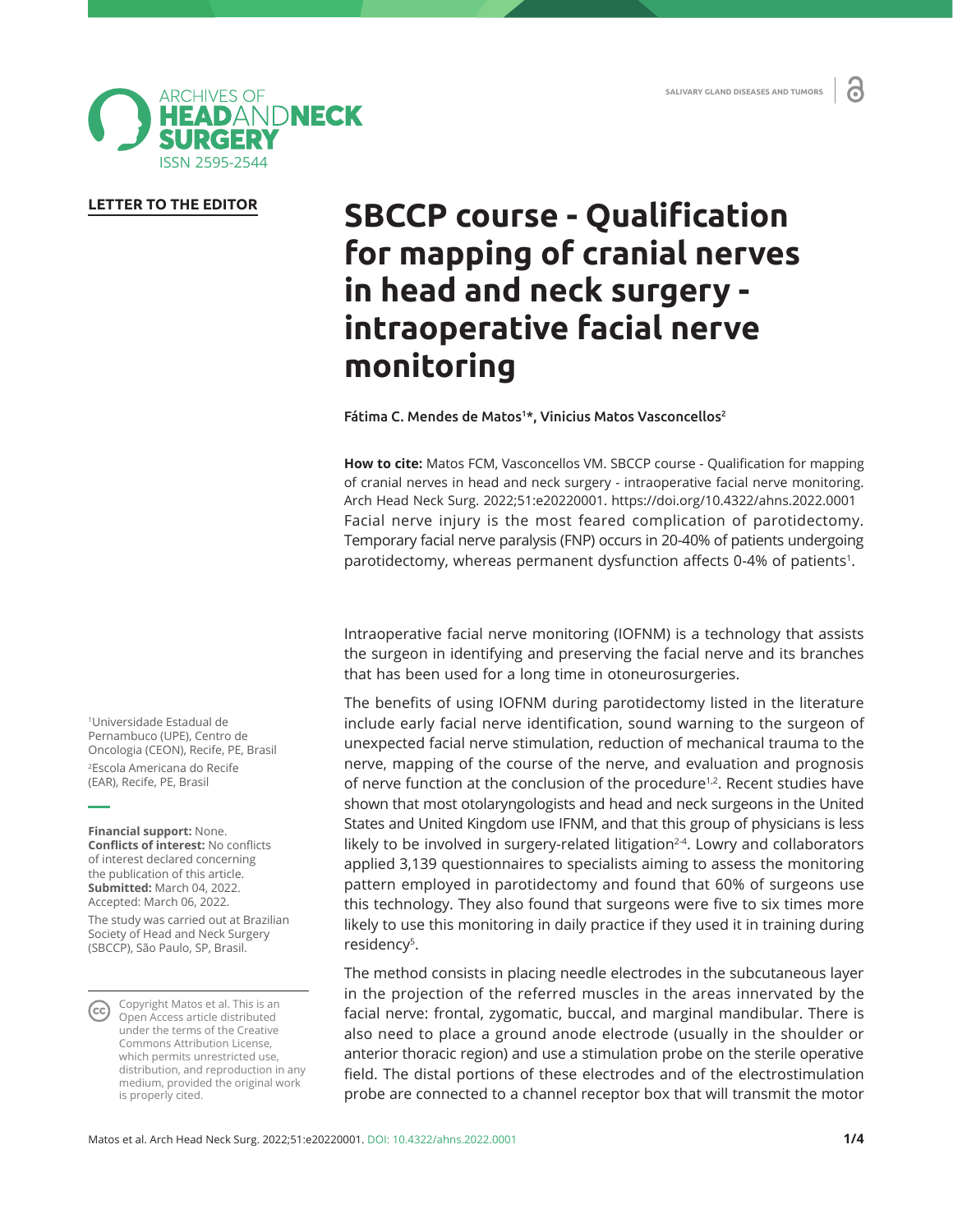action potential generated by the nervous stimulus that will be decoded in an audiovisual system with emission of sound and visual signals. The best way to set the stimulation intensity level is to use the lowest amount that produces an electromyography (EMG) event. A current of 0.3 mA may be sufficient for an adequate and direct monopolar stimulation of the facial nerve and its branches, but may trigger a small or non-existent response during monitoring<sup>1,5</sup>. An intensity range of 0.5-1.0 mA is the stimulation parameter commonly used in practice<sup>1</sup>. It is also important to conduct the electrostimulation following a clinical criterion, performing an initial stimulus when the nerve trunk and its branches are found, repeat these stimuli at the end of the surgery, and issue a report containing the stimulation times to serve as a legal basis. There is no scientific evidence for random stimulation of tissues in search of the nerve. Knowledge of anatomy is vitally important to perform a successful surgery, especially in parotid gland surgery.

As for the type of anesthesia used, neuromuscular blockade should be avoided. Currently, it is known that fast acting muscle relaxants can be used in low doses<sup>1</sup>.

A commonly used nerve monitoring system, the NIM-Response, is popular in the US, particularly among surgeons who conduct the monitoring themselves, because it requires minimal manipulation during the procedure<sup>1,5</sup>.

The principle of monitoring facial nerves is similar to that of laryngeal nerves, where after a stimulus motor action potentials arise and are translated into auditory and visual signals from the reading of EMG records. There is also emission of sound signals when the nerves are manipulated or pulled. In addition, during electrostimulation with the probe, it is also possible to observe contraction of the muscles related to the facial branch<sup>5</sup>.

Even experienced surgeons should consider and discuss the occurrence of temporary or permanent paralysis with the patient preoperatively. Early paralysis is significantly more associated with electrical potentials induced by manipulation of the frontal and orbital branches than of the buccal or marginal mandibular branches of the facial nerve during parotid gland surgery<sup>6</sup>.

Studies addressing the assessment of IOFNM are still limited and generally have small sample sizes. The diversity of information to be evaluated should also be considered, such as types of tumors, surgical extension, type of monitoring, stimulation intensity, surgery duration, degree of local inflammation, among others. López et al.<sup>7</sup> evaluated facial nerve mapping in 52 parotidectomies where there was reduced severity of facial paralysis regardless of surgical extension and found that the number of cases of temporary and permanent facial nerve paralysis was significantly lower in the monitored group (36 and 4%, respectively) than in the unmonitored group (70 and 30%, respectively). A multivariate analysis conducted in another study showed that the following factors influenced facial nerve dysfunction: unmonitored cases, advanced age, and long operative time<sup>6</sup>. Other factors associated with facial nerve paralysis include malignancy, parotidectomy extention, and dissection beyond the parotid gland<sup>8</sup>. An abnormal EMG event without clinical repercussions can also occur, as evidenced by Meier and collaborators (16% of patients had an abnormal EMG event not associated with paralysis)<sup>8</sup>.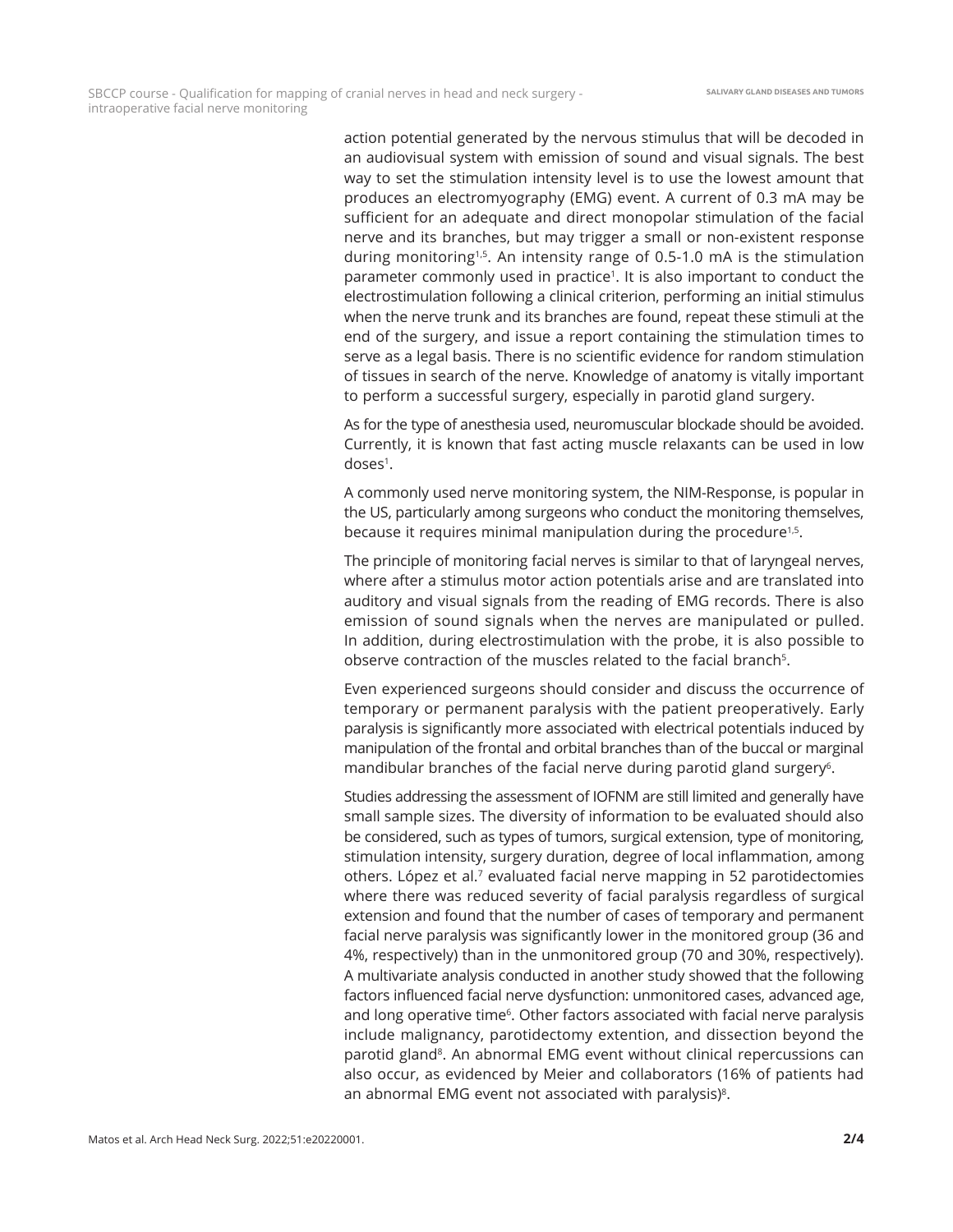It is undeniable that technology does not replace the surgeon's knowledge; however, IOFNM has proved to be a very useful tool in patients with voluminous and/or malignant tumors, inflammatory processes, recurrent tumors, and in surgeries in children<sup>1,4,9</sup>, in addition to allowing better documentation of surgeries<sup>9</sup>.

Some failures, complications, or disadvantages have been reported in the literature<sup>9,10</sup>:

- 1. False positive (which can be caused by a high-intensity stimulus);
- 2. False negative (which can be caused by stimulation of the fibrous layer that covers the nerve);
- 3. Injuries related to electrodes (such as bruises and burns);
- 4. High cost.

And what is considered loss of signal? After checking the integrity of the device and if there was inadvertent use of muscle relaxant, loss of activity on EMG after neural dissection is defined as an EMG ≤100 mV, after adequate stimulation of the dissected nerve, in a dry field, with 1 to 2 mA, associated with lack of muscle spasm without observation of target muscle movement $1,11$ . It is also mandatory to assess the amplitude and characteristic of the curve on the EMG.

IOFNM has brought to our daily practice – obviously after adequate training – greater ergonomics for the surgeon and team, as well as greater safety. Once again, it is worth emphasizing that knowledge of anatomy and the surgical technique are important, which will never be replaced by technology. Here is a final message with a few tips:

- *BE CAREFUL WHEN PLACING THE ELECTRODES*;
- *USE WARM SALINE SOLUTION AND ALWAYS DRY THE FIELD GENTLY*;
- *DO NOT STIMULATE TISSUES RANDOMLY IN SEARCH OF THE NERVE*;
- *STIMULATE THE TRUNK (AS SOON AS FOUND) AND THE BRANCHES (ONLY TO NECESSITY) OF THE NERVE AT THE BEGINNING AND AFTER REMOVING THE PIECE, MARKING THE TIMES*;
- *USE A STIMULUS RANGE OF 0.5-1.0 mA*;
- *LOSS OF SIGNAL DOES NOT ALWAYS MEAN NEURAL INJURY KEEP FOCUSED AND CALM*;
- *KEEP PRE- AND POST-OPERATIVE DOCUMENTATION OF THE PATIENT (THROUGH PHOTOS OR VIDEOS)*.

## **References**

- 1. Eisele DW, Wang SJ, Orloff LA. Electrophysiologic Facial Nerve Monitoring during parotidectomy. Head Neck. 2010;32(3):399-405. [PMid:19672866.](https://www.ncbi.nlm.nih.gov/entrez/query.fcgi?cmd=Retrieve&db=PubMed&list_uids=19672866&dopt=Abstract)
- 2. Lydiatt DD. Medical Malpractice and facial nerve paralysis. Arch Otolaryngol Head Neck Surg. 2003;129(1):50-3. **[http://dx.doi.org/10.1001/archotol.129.1.50](https://doi.org/10.1001/archotol.129.1.50)**. [PMid:12525194.](https://www.ncbi.nlm.nih.gov/entrez/query.fcgi?cmd=Retrieve&db=PubMed&list_uids=12525194&dopt=Abstract)